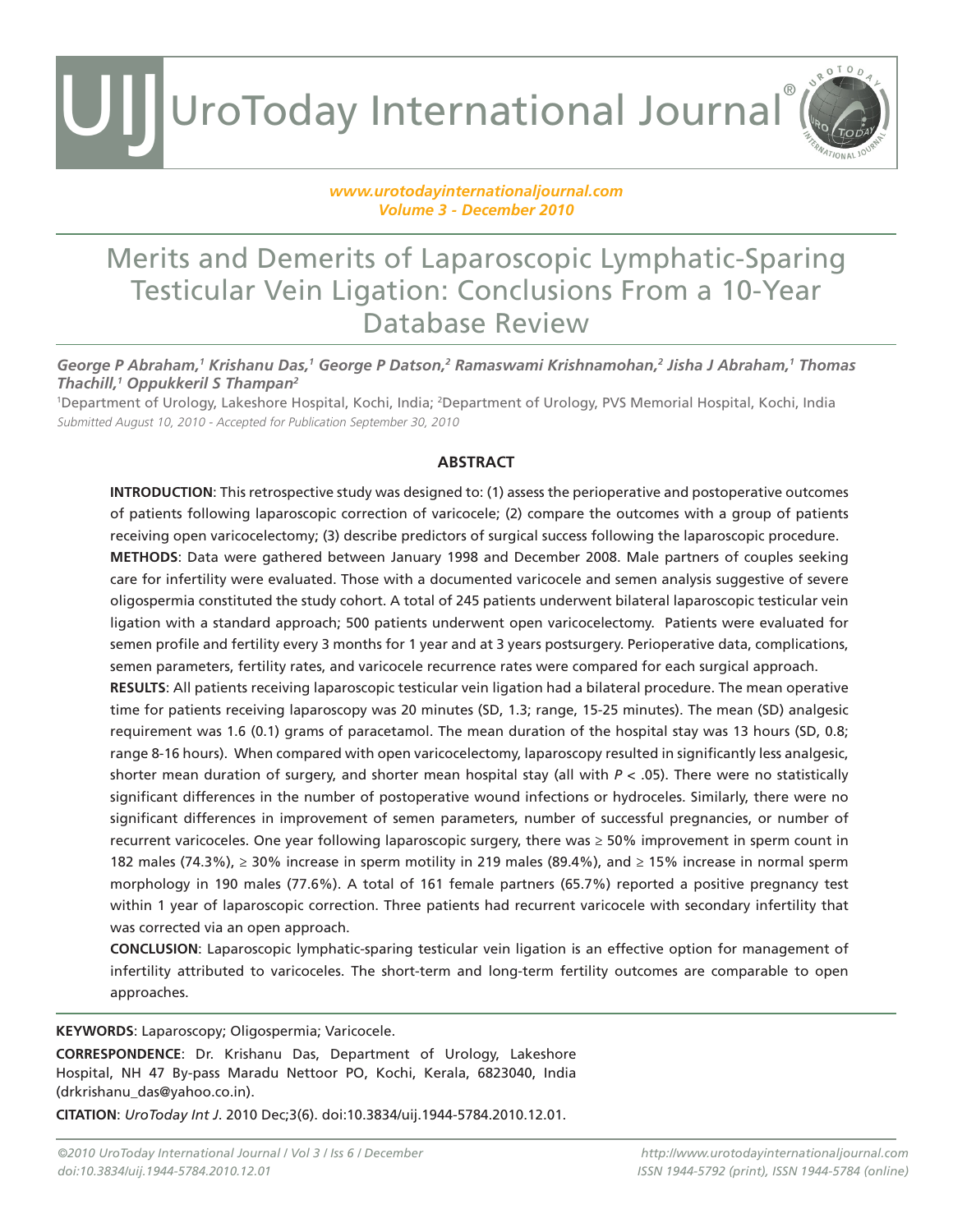## UroToday International Journal®

*original study*

Merits and Demerits of Laparoscopic Lymphatic-Sparing Testicular Vein Ligation: Conclusions From a 10-Year Database Review

# **INTRODUCTION** UIJ

Male-factor pathology, singularly or in addition to femalefactor pathology, is the cause of an inability to achieve a successful first pregnancy in about 50% of couples seeking medical care [1]. Varicocele is among the most common of the surgically correctable causes of primary and secondary male infertility, with a prevalence of 15% in fertile males and 40%- 70% in infertile males [2,3].

A wide array of incision approaches has been emphasized for correction of varicocele, including retroperitoneal, inguinal, subinguinal, microsurgical, and nonmicrosurgical procedures [4-7]. Some investigators have proclaimed that laparoscopic correction is a more effective alternative to these techniques, with fewer demerits and durable results [8-10]. However, further investigation is needed. The present retrospective study was designed to: (1) assess the perioperative data, complications, semen parameters, fertility rates, and varicocele recurrence rates of patients following laparoscopic correction of varicocele; (2) compare the outcomes with a group of patients receiving open varicocelectomy; (3) describe predictors of surgical success following the laparoscopic procedure.

### **METHODS**

The study is a retrospective investigation that was conducted between January 1998 and December 2008. The protocol was approved by the Lakeshore Hospital Ethics Committee.

### *Patients in Database*

All male partners of couples presenting with primary or secondary infertility were evaluated. A thorough history was elicited including any past viral illnesses and medical comorbidities. Details of sexual behavior were also recorded, including frequency and periodicity of coitus in relation to the fertile cycle and any difficulty in sexual performance. The female partner's age was noted and infertility workup of the female partner was conducted. This was followed with a comprehensive clinical assessment of the male partner, including assessment of genitalia. Any suspicious or obvious varicocele was confirmed with a scrotal Doppler ultrasound and the grade of varicocele was corroborated. Varicoceles were classified using the Dubin-Amelar grading system. The testicular volume was also measured. All patients had 2 consecutive semen analyses at an interval of 65 days from a standard reference laboratory. Each semen sample was collected after a minimum 3 days of abstinence.

Patients documenting oligospermia (< 20 million sperms/ mL) on both semen analyses were advised hormonal assay. Infertile males with abnormal semen profile and significant varicocele (>

grade I) as the only plausible pathology were offered surgical correction.

During the 10-year study period, 245 patients underwent bilateral laparoscopic testicular vein ligation. An additional 500 patients underwent open varicocelectomy.

#### *Surgical Procedures*

During the period between evaluation and surgery, all patients were advised to follow conservative measures: (1) wear loose-fitting undergarments, (2) avoid excessively heated surroundings, (3) regularly bathe the genitals with cool water.

*Laparoscopic Approach*. Patients consenting to the laparoscopic approach were admitted on the morning of the day of surgery. No special preoperative protocols were observed. Patients received intravenous antibiotic prophylaxis at anesthetic induction. They were positioned in 30° Trendelenburg decubitus with shoulder support and padding of pressure points. All procedures were accomplished under general anesthesia. Entrance was by 3 ports (Figure 1): 1 (10 mm) infraumbilical camera port, and 2 (5 mm) working ports pararectally on either iliac fossa. The right port was usually sited at a slightly more cranial level than the left port. Minor adjustments in port positions were made according to the body habitus of the individual. The initial access was always achieved by open Hassan technique. The laparoscopic instruments included a 10 mm 0° telescope, 5 mm curved

Figure 1. Port Positions for Laparoscopic Testicular Vein Ligation.

doi: 10.3834/uij.1944-5784.2010.12.01f1



*http://www.urotodayinternationaljournal.com ISSN 1944-5792 (print), ISSN 1944-5784 (online)*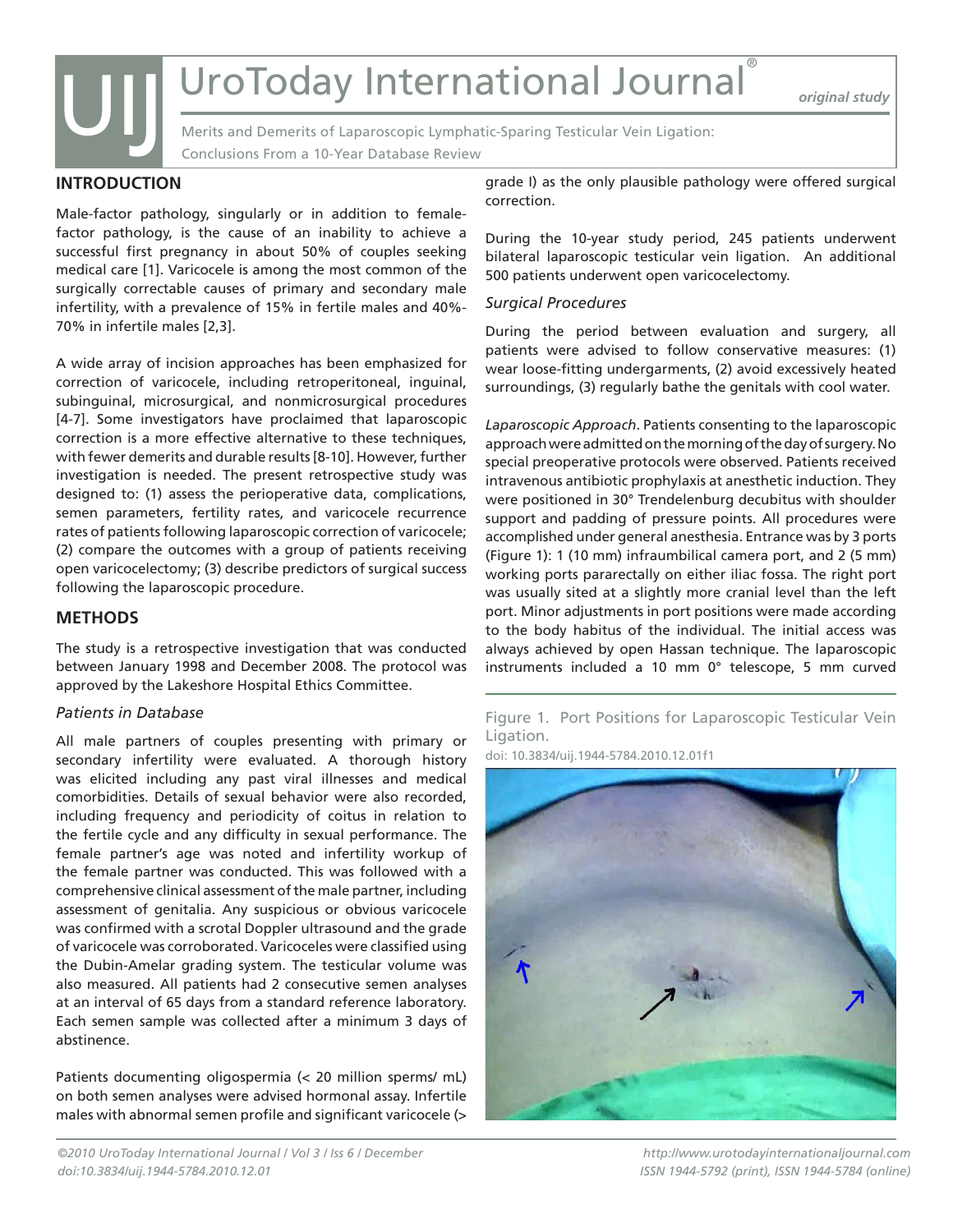### UroToday International Journal

*original study*

*www.urotodayinternationaljournal.com George P Abraham, Krishanu Das, George P Datson, Ramaswami Krishnamohan, Jisha J Abraham, Thomas Thachill, Oppukkeril S Thampan*

Figure 2. Intraoperative Appearance After Ligation of the Testicular Vein With Lymphatics Spared. doi: 10.3834/uij.1944-5784.2010.12.01f2 UIJ



dissector, 5 mm atraumatic grasper, 5 mm scissors, and 5 mm clip applicator. After becoming familiar with pelvic anatomy, the peritoneum overlying the dilated testicular vein was incised. The pathological testicular vein was grasped and meticulously freed from all surrounding tissues, including lymphatics. All dissection was performed athermally with cold scissors. The skeletonized testicular vein was severed between titanium clips (Figure 2). A diligent search was made for additional dilated veins and, if encountered, each was individually dissected, clipped, and severed. In unilateral pathologies, the most prominent vein on the contralateral side was clipped and severed in a similar fashion. The testicular artery was preserved in all cases. After ensuring hemostasis, the ports were closed.

*Open varicocelectomy*. A subinguinal approach was used with the patient under regional anesthesia. An artery-sparing technique was followed and all testicular veins were ligated with preservation of lymphatics.

### *Postoperative Follow-up and Evaluations*

All patients were allowed orals once they were comfortable, and they were sent home when fully ambulatory. Patients were recalled for evaluation of semen parameters (count, motility, morphology) every 3 months for 1 year. A final evaluation 3 years following surgery was used to enumerate long-term complications (eg, hydrocele, recurrent varicocele).

At each review, patients were evaluated clinically and questioned about their fertility status. A *positive response to surgery* was defined as a 50% or higher increase in semen count on at least 2 postoperative reviews. A *fruitful outcome*  was defined as achieving successful fertility within 1 year of surgery. *Treatment failure* was defined as persistent infertility 1 year following surgery, irrespective of improvement in semen parameters. These patients were evaluated to rule out persistent or recurrent varicoceles. Any existing or reappearing varicoceles were corrected through a subinguinal incision.

#### *Data Analysis*

The operative time, total analgesic requirement, and duration of hospital stay were tabulated for each surgical approach. Intraoperative and postoperative complications were recorded. Semen characteristics of count, motility, and morphology and evidence of fertility were evaluated at each 3-month interval. Descriptive statistics of mean, median, and standard deviation (SD) were calculated. Laparascopic and open surgery outcomes were compared using the Mann Whitney test. A probability value < .05 was considered statistically significant. Chi-square and odds ratio tests were used to determine significant predictors of success for the laparoscopy procedure.

### **RESULTS**

#### *Demographic Characteristics for Patients Receiving Laparoscopy*

During the 10-year study period, 245 patients underwent bilateral laparoscopic testicular vein ligation. The mean age was 31.8 years (SD, 2.1; range, 22-45 years). Six patients underwent laparoscopic varicocele ablation prior to marriage because they had bilateral grade III varicocele with oligospermia. The remaining patients were married.

The mean age of the 245 female partners was 29.6 years (SD, 2.1; range, 21-34 years). A total of 74 females (30.20%) had pathological infertility workup and were under treatment from gynecologists. The female infertility workup was normal in the remaining 171 cases. The mean duration of infertility was 26 months (SD, 1.6 months; range 14-40 months).

*Side and grade of varicocele; body mass index*. A total of 55 men had unilateral (left side) presentations with grade III varicoceles. Bilateral varicoceles were found in 123 men; 58 were grade III and 65 were grade II. The remaining 67 men reported unilateral grade II and contralateral grade III varicoceles. Among these asymmetrical presentations, the higher grade of varicocele occurred more commonly on the left side (52 individuals). The mean body mass index was 24.2 kg/m<sup>2</sup>.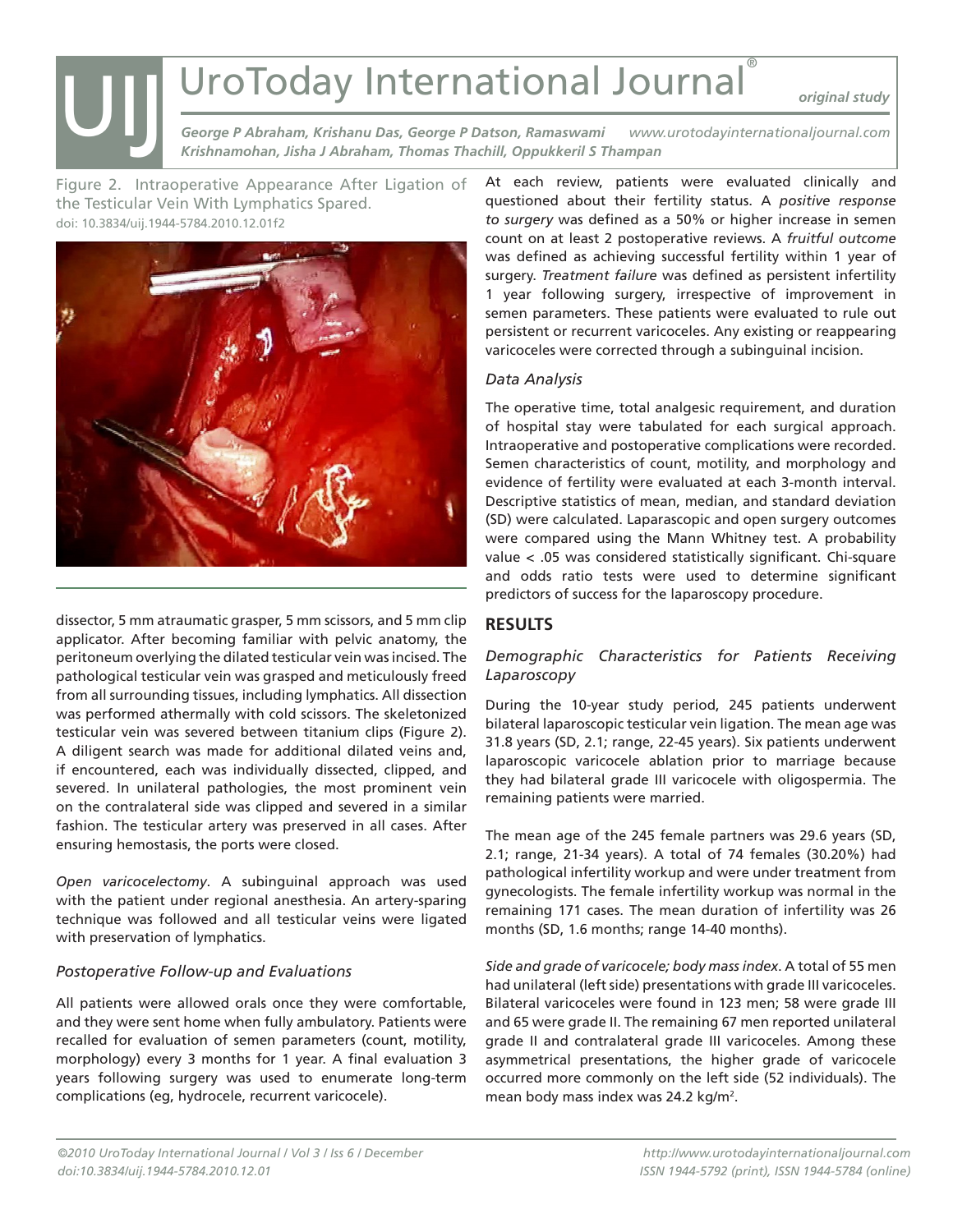## UroToday International Journal®

*original study*

Merits and Demerits of Laparoscopic Lymphatic-Sparing Testicular Vein Ligation: Conclusions From a 10-Year Database Review

Figure 3. Linear Regression Comparing Sperm Count and Duration of Infertility. doi: 10.3834/uij.1944-5784.2010.12.01f3

UIJ



*Semen characteristics*. The mean sperm concentration was 13 million/mL (SD, 0.8; range 7-17 million/mL). Other semen abnormalities encountered universally were a decrease in motility and an altered morphology pattern. All patients reported a normal range serum follicle-stimulating hormone (FSH). An inverse correlation was observed between the sperm count and duration of infertility (Figure 3).

### *Laparoscopic Surgical Outcome*

*Perioperative outcomes*. A total of 220 patients had an American Society of Anesthesiologists (ASA) grade I and 25 patients had grade II. All patients underwent triport laparoscopic technique successfully with no conversions to an open approach. The mean operative time for patients receiving laparoscopy was 20 minutes (SD, 1.3; range, 15-25 minutes). The mean (SD) analgesic requirement was 1.6 (0.1) grams of paracetamol. The mean duration of the hospital stay was 13 hours (SD, 0.8; range 8-16 hours).

*Complications*. No significant intraoperative complications were noted. Postoperatively, 1 patient developed port site infection, which was managed conservatively. A total of 4 patients complained of hydrocele at the 1-year follow-up. These patients underwent eversion of the hydrocele sac.

*Semen and fertility outcomes*. The time frame for improvement of semen parameters and fertility outcome is depicted in Table 1. One year postoperatively, there was a positive response to surgery  $( \geq 50\%$  improvement in sperm count) in 182 males (74.29%). A  $\geq$  30% increase in sperm motility was noted in 219 males (89.39%).  $A \ge 15\%$  increase in normal sperm morphology was noted in 190 males (77.55%). A total of 161 female partners (65.71%) reported a positive pregnancy test within 1 year of laparoscopic correction. All 6 men who underwent premarital varicocele correction achieved fertility after marriage.

*Correction of the varicocele*. All patients had successful correction of the varicocele at the 6-month follow-up evaluation. Of the total 245 patients, 180 patients (73.47%) completed a 3-year follow-up evaluation. Three patients presented with recurrent varicocele and secondary infertility. They underwent open ligation of all collateral veins.

### *Comparison of Laparoscopic and Open Varicocelectomy Approaches*

The outcomes from laparoscopic surgery were compared with those from a group of 500 patients receiving open varicocelectomy. Table 2 contains the results of the comparison. Laparoscopy resulted in significantly less analgesic, shorter mean duration of surgery, and shorter mean hospital stay (all with *P* < .05). There were no statistically significant differences in the number of postoperative wound infections or hydroceles. Similarly, there were no significant differences in improvement of semen parameters, number of successful pregnancies, or number of recurrent varicoceles.

Table 1. Number of Patients Showing Improvement in Semen Parameters and Fertility at 3-Month Follow-up Evaluations (N=245). doi: 10.3834/uij.1944-5784.2010.12.01t1

| <b>Outcome Measure</b>                  | <b>Postoperative Evaluation Month</b> |     |     |                  | Total |
|-----------------------------------------|---------------------------------------|-----|-----|------------------|-------|
|                                         | 3rd                                   | 6th | 9th | 12 <sub>th</sub> |       |
| $\ge$ 50% increase in sperm count       | 51                                    | 91  | 29  | 11               | 182   |
| $\geq$ 30% increase in sperm motility   | 190                                   | 26  |     |                  | 219   |
| $\geq$ 15% increase in sperm morphology | 73                                    | 103 | 9   | 5                | 190   |
| <b>Fertility</b>                        | 36                                    | 65  | 43  | 17               | 161   |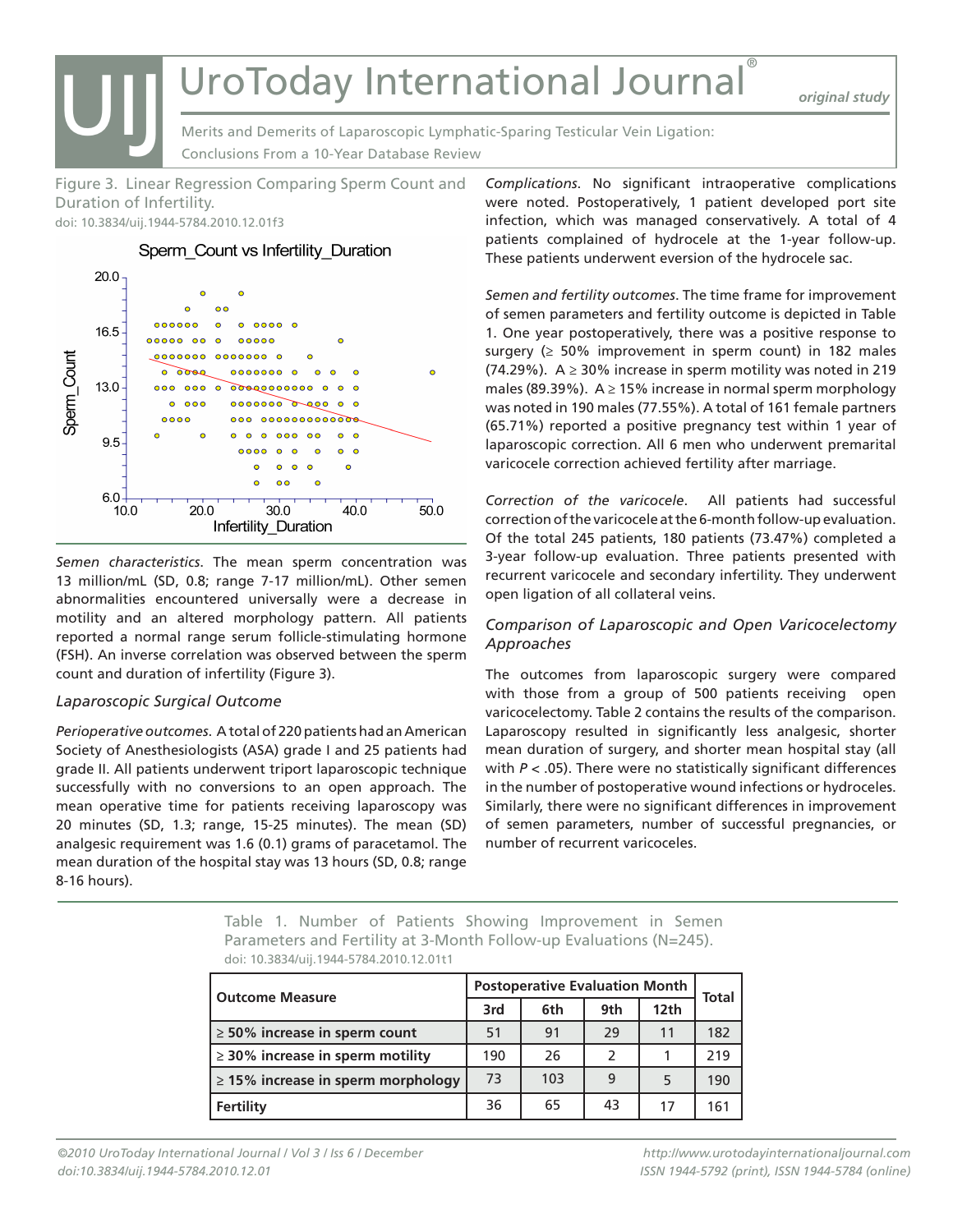### UroToday International Journal

*original study*

*www.urotodayinternationaljournal.com George P Abraham, Krishanu Das, George P Datson, Ramaswami Krishnamohan, Jisha J Abraham, Thomas Thachill, Oppukkeril S Thampan*

|                                   | <b>Surgery Type</b>        |                     |          |        |
|-----------------------------------|----------------------------|---------------------|----------|--------|
| <b>Outcome Measure</b>            | Laparoscopy<br>$(N = 245)$ | Open<br>$(N = 500)$ | Z        | P      |
| Median paracetamol required, q    | 1.5                        | 4                   | $-22.47$ | $-.05$ |
| Median operative duration, min    | 20                         | 45                  | $-22.29$ | $-.05$ |
| Median hospital stay, h           | 12                         | 28                  | $-22.12$ | $-.05$ |
| Wound infection, n                | 1                          | 8                   | $-1.5$   | .07    |
| Postoperative hydrocele, n        | 4                          | 7                   | $-0.02$  | .49    |
| Recurrent varicocele, n           | 3                          | $\mathcal{P}$       | $-1.37$  | .09    |
| Improved semen parameters, n (%N) | 200 (81.6)                 | 415 (83.0)          | $-0.47$  | .32    |
| Successful pregnancy, n (%N)      | 165 (67.4)                 | 344 (68.8)          | $-0.42$  | .34    |
|                                   |                            |                     |          |        |

Table 2. Outcome Measures Following Laparoscopic and Open Varicocele Ablation; Probability of Significant Differences. doi: 10.3834/uij.1944-5784.2010.12.01t2

### *Predictors of Surgical Success Following Laparoscopy*

Table 3 shows the odds ratios and 95% confidence intervals for prediction of good results from laparoscopy. The significant predictors were younger age at presentation (< 30 years), shorter duration of infertility (< 25 months), higher grade of varicocele (bilateral grade III), and less severe oligospermia (> 12 million/ mL). These were the parameters for contemplating favorable results in the laparoscopy cohort.

### **DISCUSSION**

UIJ

A varicocele warrants medical attention if there are pain or fertility issues [11-13]. Bothersome pain, a high varicocele grade, infertility, and testicular atrophy have been cited as reasons to consider varicocele ablation [14,15]. In the present study, we used surgical correction of varicocele only for infertile males with a high-grade varicocele and abnormal semen

profile. A higher propensity of abnormal sperm morphology and motility has been noticed in patients with varicoceles [11], presumably due to oxidative stress and DNA damage to sperm [16]. Additionally, Leydig cell dysfunction has been attributed to varicoceles [17]. A correlation between the size of the varicocele and the severity of semen parameters has also been predicted [18,19]. Consequently, greater benefits occur following correction of large-sized than small-sized varicoceles.

The most appropriate technique for correction of the varicocele is still debated and a many approaches are in vogue, with each bearing inherent benefits and shortcomings [4-6]. Open varicocelectomy has been used at our center for the last 20 years. We have been using varicocelectomy through an incisional approach since 1985. Since 1998, we have been mastering the technique of laparoscopic varicocele ablation. Laparoscopic correction of a varicocele remains the comparatively less-

Table 3. Predictors of Varicocele Treatment Success Following Laparoscopy. doi: 10.3834/uij.1944-5784.2010.12.01t3

| <b>Outcome Measure</b>                                           | Proportion of<br>Success (%) | Chi-<br>Square | P        | <b>Odds</b><br>Ratio | 95% Confidence<br><b>Interval</b> |
|------------------------------------------------------------------|------------------------------|----------------|----------|----------------------|-----------------------------------|
| <b>Varicocele</b><br>grade III vs grade II                       | 95.83 vs 50.31               | 17.560         | < .0001  | 22.71                | $2.99 - 172.26$                   |
| Age<br>$<$ 30 years vs $\geq$ 30 years                           | 83.63 vs 54.07               | 24.088         | < .0001  | 4.34                 | $2.36 - 7.97$                     |
| <b>Infertility duration</b><br>$<$ 25 months vs $\geq$ 25 months | 92.66 vs 47.05               | 57.216         | < .0001  | 14.20                | $6.42 - 31.44$                    |
| Sperm count<br>$>$ 12 million/mL vs $\leq$ 12 million/mL         | 88.28 vs 37.0                | 70.760         | $-.0001$ | 12.82                | $6.70 - 24.53$                    |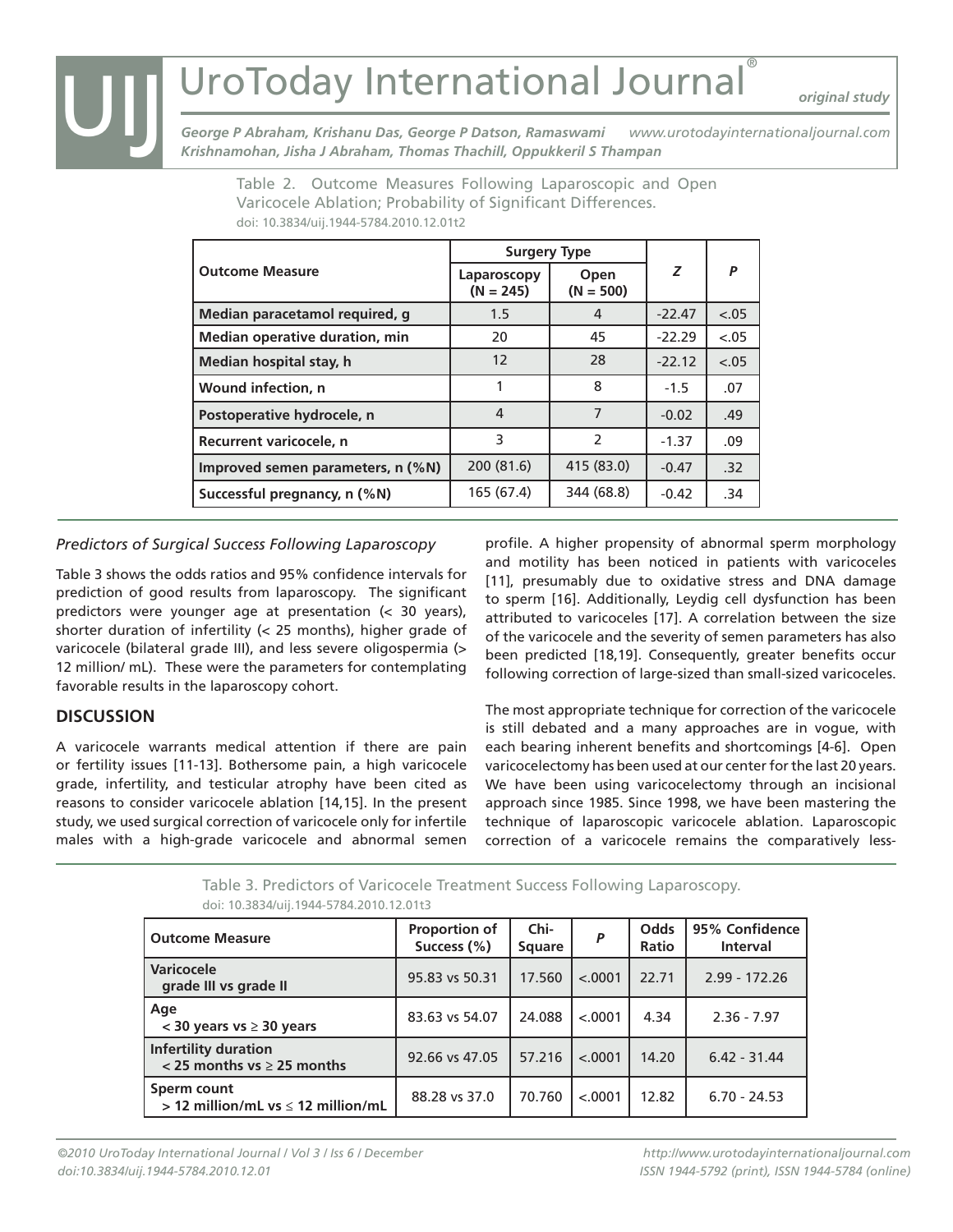## UroToday International Journal® UIJ

*original study*

Merits and Demerits of Laparoscopic Lymphatic-Sparing Testicular Vein Ligation: Conclusions From a 10-Year Database Review

explored approach, with concerns regarding short-term and long-term outcomes [20]. When compared with open surgery, laparoscopy promises enhanced cosmesis and preservation of body image, fewer postoperative analgesic prescriptions, more rapid convalescence, shorter hospital stay, and an earlier return to work. Laparoscopy closely resembles the microsurgical technique in terms of magnification and precision.

The patients in the present study underwent meticulous dissection of the testicular vein. All dissection was carried out athermally. All lymphatics were conserved. Although simultaneous occlusion of the testicular artery has been proposed as a key to successful outcome [21], we have found that ligation of the testicular vein alone is sufficient. Our success rate with this technique is consistent with published standards [5,17,22,23]. Although some authors have hypothesized that there will be recurrences from cremasteric and collateral veins [24,25], this happened uncommonly in our patient group (3 cases; 1.67%). This obviates the need for routine occlusion of collateral veins during testicular vein ligation. This position is further rationalized by the citation of pathological valves in the proximal part of the testicular vein as a major contributor to varicocele occurrence [26]. We doubt the universal presence of any pathological valves in collateral veins that may culminate to varicocele recurrence once the pathological testicular vein is ligated. Also, simultaneous ligation of all veins may jeopardize all venous drainage of the testis and appendages with its consequences.

Varicocele recurrence following laparoscopic varicocelectomy varies between 3.4% and 10% in published literature [27-29]. Although no patients presented with persistent varicocele in the short-term evaluations of the present study, recurrent varicoceles were reported in 1.67% cases at the 3-year followup. A thorough search for all pathological veins and ligation of dilated deferential veins, if present, appears to hold the key to a successful outcome.

The reported incidence of hydrocele following the laparoscopic approach varies between 5% and 7% [27,28]. A few patients in our initial laparoscopic series developed hydroceles. Since we adopted the lymphatic-sparing approach, no hydroceles were reported. This affirms the role of meticulous lymphatic preservation during testicular vein isolation.

An improvement of most sperm parameters following varicocelectomy has been reported in published literature [30-32]. We observed appreciable changes in sperm count and sperm motility in our patient cohort that were comparable to other series. However, contrary to the reports by Okeke et al [30], an improvement in sperm morphology was also observed in our study group. In our opinion, improvements in sperm motility and total count following laparoscopic testicular vein ligation are obtained at an earlier time frame than improvement in morphology pattern. Also, numerically fewer patients demonstrated palpable changes in morphology than those showing significant improvements in sperm count and motility.

Few investigators have declared the benefits of laparoscopic varicocelectomy [8-10,33-35]. In our experience, statistically significant gains were obtained in operative time, analgesia, and hospital stay, with success rates comparable to the open approach. The morbidity of laparoscopic correction is also minimal. In our study, no major intraoperative complications were experienced. Although noted in the literature [35], nerve injury is a rarity. Meticulous dissection, strict limitation of thermal energy usage, and clipping of only the pathological testicular vein can ward off this complication.

Various factors have been found for predicting a successful outcome following varicocele ablation [36]. We determined that age of the patient, grade of the varicocele, severity of oligospermia, and infertility duration are independent variables that influence operative outcome. A greater number of patients demonstrated objective improvement of sperm parameters than those achieving fertility. This hints at the involvement of additional undefined factors that may be causing infertility in these care seekers.

Despite all limitations, varicocele repair may be presented as an option to all males who are incapacitated with fertility issues and have high-grade varicocele and an altered semen profile. A significant percentage of patients can benefit from this procedure. Our technique of laparoscopic testicular vein ligation is safe, easy to master, and yields encouraging results.

### **CONCLUSIONS**

Varicocele repair is a well-recognized procedure among the currently practiced panacea for male infertility. The results are appreciable for patients with documented varicocele and severe oligospermia. Laparoscopic testicular vein ligation is equally as efficacious as the open approach with added gains of enhanced cosmesis, earlier return to routine lifestyle activities, and less short-term and long-term morbidity.

**Conflict of Interest**: none declared.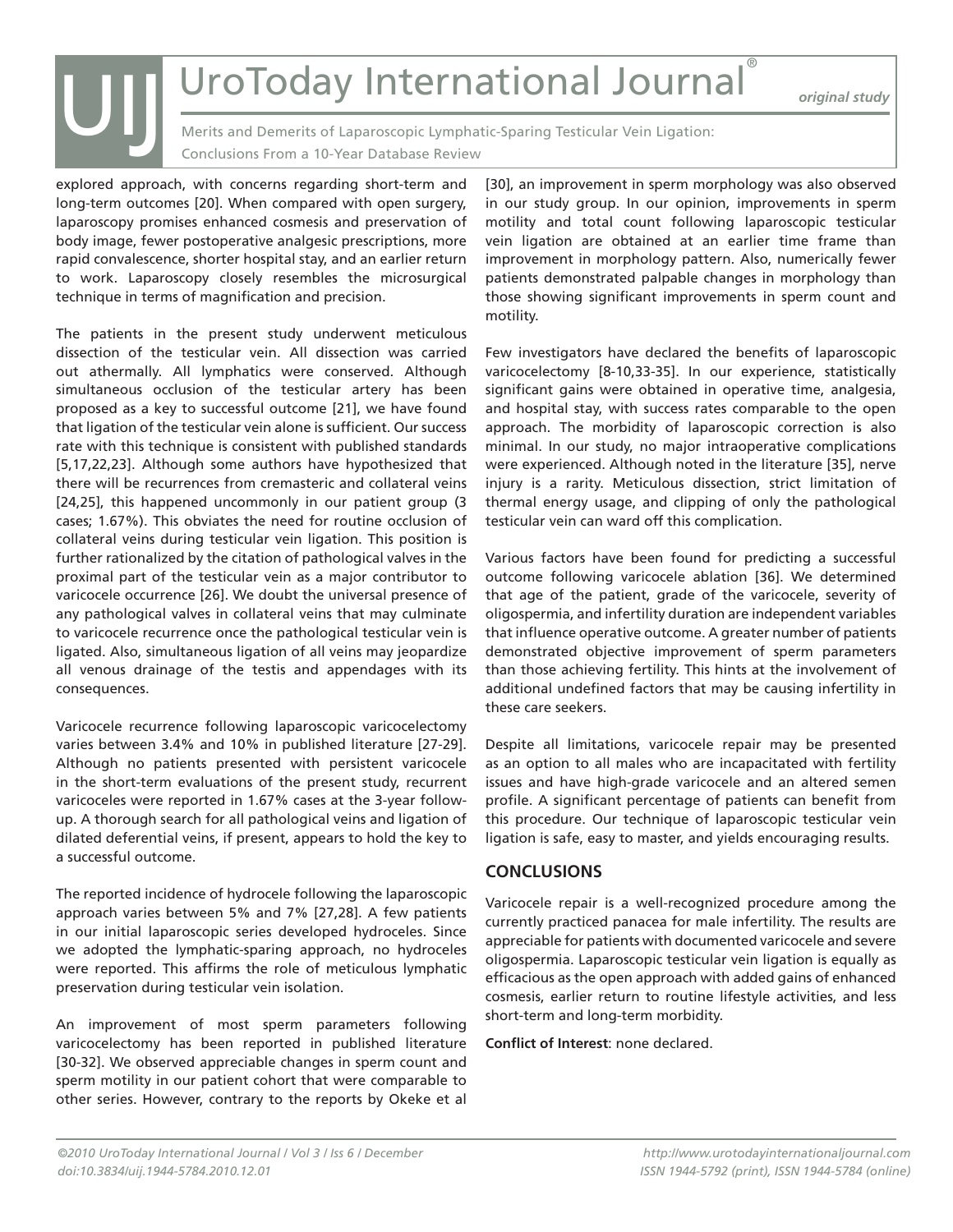### UroToday International Journal

*original study*

*www.urotodayinternationaljournal.com George P Abraham, Krishanu Das, George P Datson, Ramaswami Krishnamohan, Jisha J Abraham, Thomas Thachill, Oppukkeril S Thampan*

#### **REFERENCES**

UIJ

- 1. Mosher WD, Pratt WF. Fecundity and infertility in the United States: Incidence and trends. *Fertil Steril*. 1991;56(2):192- 193.
- 2. Nagler HM, Luntz RK, Martinis FG. Varicocele. In: Lipshultz LI, Howards SS, eds. *Infertility in the Male*. 3rd ed. St. Louis, MO:Mosby-Year Book; 1997:336-359.
- 3. Witt MA, Lipshultz LI. Varicocele: a progressive or static lesion? *Urology.* 1993;42(5):541-543.
- 4. Palomo A. Radical cure of varicocele by a new technique: Preliminary report. *J Urol*. 1948;61:604-607.
- 5. Marmar JL, Kim Y. Subinguinal microsurgical varicocelectomy: a technical critique and statistical analysis of semen and pregnancy data. *J Urol*. 1994;152(4):1127- 1132.
- 6. Nöske HD, Weidner W. Varicocele--a historical perspective. *World J Urol.* 1999;17(3):151-157.
- 7. Cayan S, Kadioglu A, Orhan I, Kandirali E, Tefekli A, Tellaloglu S. The effect of microsurgical varicocelectomy on serum follicle stimulating hormone, testosterone and free testosterone levels in infertile men with varicocele. *BJU Int*. 1999;84(9):1046-1049.
- 8. Esposito C, Monguzzi G, Gonzalez-Sabin MA, et al. Results and complications of laparoscopic surgery for pediatric varicocele. *J Pediatr Surg.* 2001;36(5):767-769.
- 9. Nyirady P, Kiss A, Pirot L, et al. Evaluation of 100 laparoscopic varicocele operations with preservation of testicular artery and ligation of collateral vein in children and adolescents. *Eur Urol*. 2002;42(6):594-597.
- 10. McManus MC, Barqawi A, Meacham RB, Furness PD 3rd, Koyle MA. Laparoscopic varicocele ligation: are there advantages compared with the microscopic subinguinal approach? *Urology*. 2004;64(2):357-360.
- 11. [No authors listed]. The influence of varicocele on parameters of fertility in a large group of men presenting to infertility clinics. World Health Organization. *Fertil Steril*. 1992;57(6):1289-1293.
- 12. Peterson AC, Lance RS, Ruiz HE. Outcomes of varicocele ligation done for pain. *J Urol.* 1998;159(5):1565-1567.
- 13. Agnifili A, Schietroma M, Carlei F, et al. Recurrences, testicular growth and semen parameters after laparoscopic Palomo varicocelectomy [in Italian]. *Chir Ital*. 2008;60(4):549- 554.
- 14. Keys C, Barbour L, O'Toole S, Sabharwal A. Lapaparoscopic surgery for varicoceles in children: an audit in a single centre. *J Laparoendosc Adv Surg Tech A*. 2009;19(Suppl 1):S107-S109.
- 15. Watanabe M, Nagai A, Kusumi N, Tsuboi H, Nasu Y, Kumon H. Minimal invasiveness and effectivity of subinguinal microscopic varicocelectomy: a comparative study with retroperitoneal high and laparoscopic approaches. *Int J Urol*. 2005;12(10):892-898.
- 16. Agarwal A, Deepinder F, Cocuzza M, et al. Efficacy of varicocelectomy in improving semen parameters: new meta-analytical approach. *Urology*. 2007;70(3):532-538.
- 17. Dubin L, Amelar RD. Varicocelectomy: 986 cases in a twelveyear study. *Urology*. 1977;10(5):446-449.
- 18. Steckel J, Dicker AP, Goldstein M. Relationship between varicocele size and response to varicocelectomy. *J Urol*. 1993;149(4):769-771.
- 19. Jarow JP, Ogle SR, Eskew LA. Seminal improvement following repair of ultrasound detected subclinical varicoceles. *J Urol*. 1996;155(4):1287-1290.
- 20. Humphrey GM, Najmaldin AS. Laparoscopy in the management of pediatric varicoceles. *J Pediatr Surg.*  1997;32(10):1470-1472.
- 21. Kass EJ, Marcol B. Results of varicocele surgery in adolescents: A comparison of techniques. *J Urol*. 1992;148(2 Pt 2):694-696.
- 22. Marks JL, McMahon R, Lipshultz LI. Predictive parameters of successful varicocele repair. *J Urol*. 1986;136(3):609-612.
- 23. Cockett AT, Urry RL, Dougherty KA. The varicocele and semen characteristics. *J Urol.* 1979;121(4):435-436.
- 24. Sayfan J, Adam YG, Soffer Y. A new entity in varicocele subfertility: the "cremasteric reflux". *Fertil Steril.*  1980;33:88-90.
- 25. Murray RR Jr, Mitchell SE, Kadir S, et al. Comparison of recurrent varicocele anatomy following surgery and percutaneous balloon occlusion. *J Urol*. 1986;135(2):286- 289.
- 26. Khan AN, MacDonald S, Irion KL. Varicocele Imaging (Radiology). eMedicine Web site. http://emedicine. medscape.com/. Updated Jul 10, 2008. Accessed October 11, 2010.